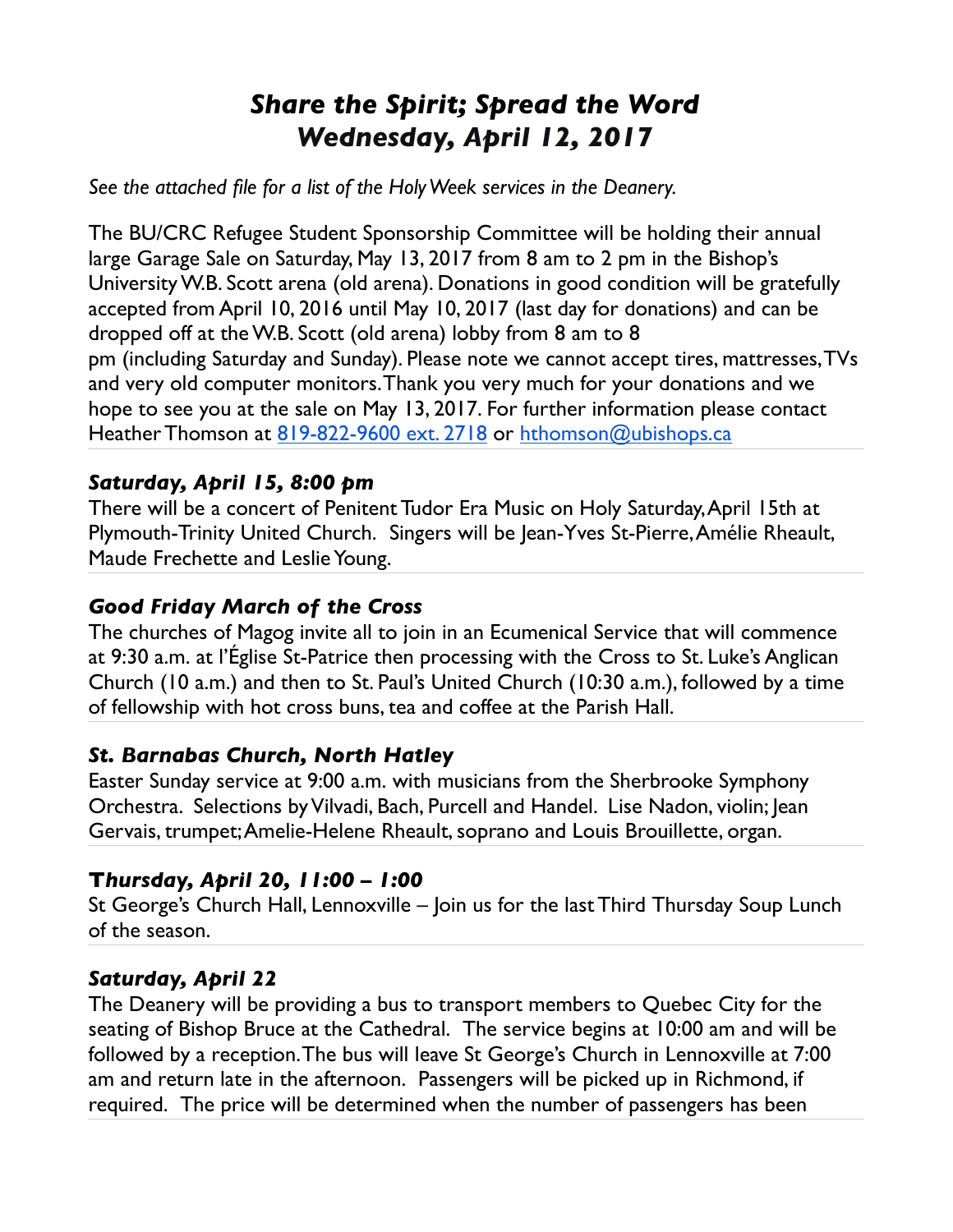finalized, but there will be no charge for children. To reserve a seat please call Kay at [819 346-5056.](tel:(819)%20346-5056)

#### *Saturday, April 22, 8:00 – Noon*

St Anne's Church, Richm*ond –* Rummage Sale. \$3.00 bag sale at 8 am. \$5.00 box sale starting at10 am.

## *Thursday – Saturday, April 27 – 29*

#### St George's Church Hall, Lennoxville – Spring Rummage

Sale. Thursday and Fridayfrom10:00 a.m. to 5:00 p.m. Bag sale on Saturday from 8:30 a.m. to 12:00 Noon. Articles for the sale may be left at the Church Hall week of April 23rd. For further info or pick-up of items, please call [819-562-6245](tel:(819)%20562-6245) or [819-346-5056.](tel:(819)%20346-5056) Save you \$\$\$ and shop with us.

## *Sunday, April 30th, 10:30*

St Peter's Church, Cookshire – For the Fifth Sunday Deanery Service we will join the congregation of St Peter's Church to celebrate their 150<sup>th</sup> anniversary. Bishop Bruce will be presiding. Following the service there will be a lunch and time of fellowship to make and renew acquaintances. (Not a potluck.) See the attached letter for more information.

#### *July 17 – August 11*

Time to register your children for the Quebec Lodge Outdoor Centre daycamp. Four weeks are available this summer with optional weekly sleepovers on the beach. This year the environmental awareness program focuses on the four elements: fire, air, earth and water. For complete information see the brochure on the camp website: [http://www.quebeclodge.org](http://www.quebeclodge.org/)